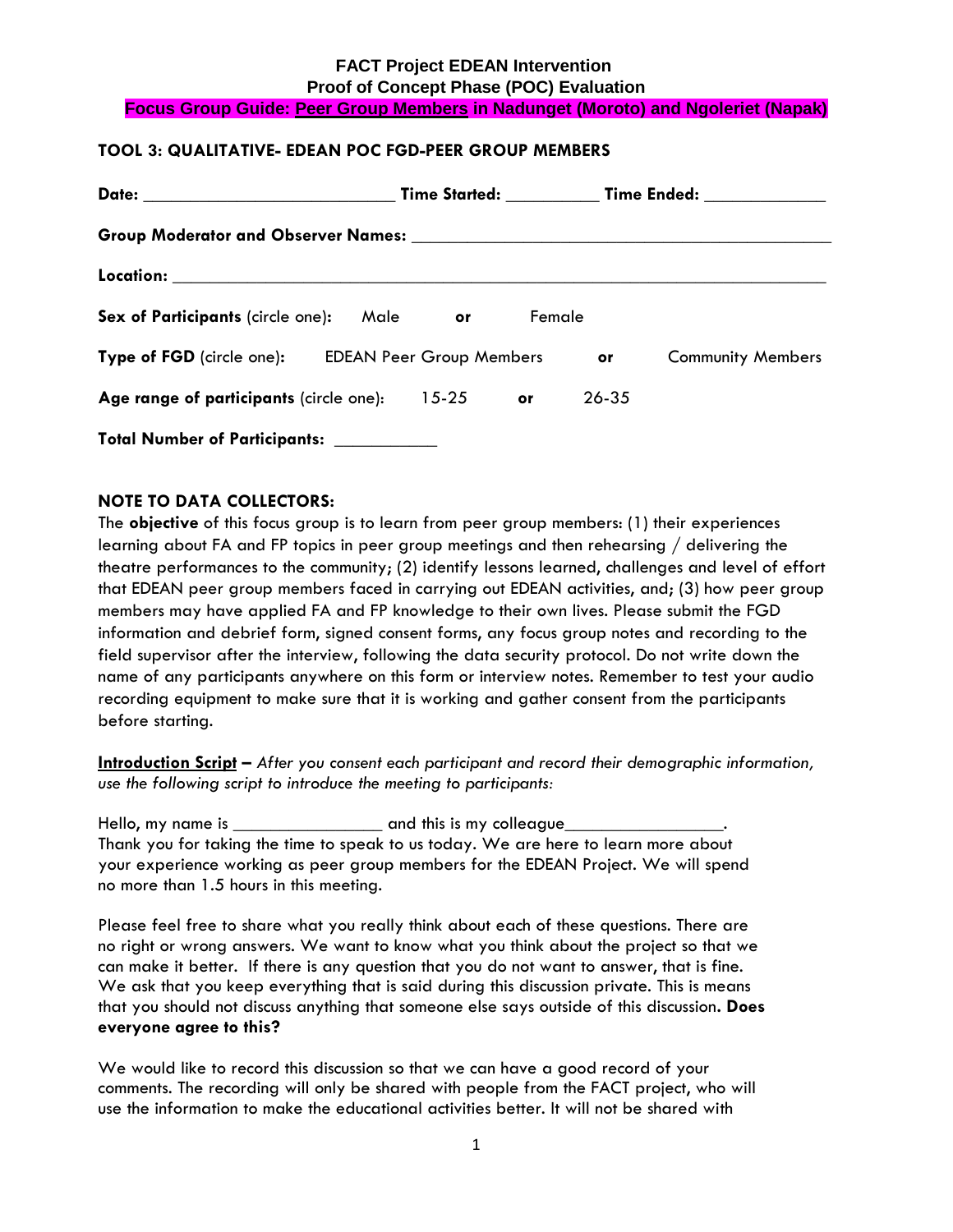## **FACT Project EDEAN Intervention Proof of Concept Phase (POC) Evaluation Focus Group Guide: Peer Group Members in Nadunget (Moroto) and Ngoleriet (Napak)**

anyone in your village or community. **Is it okay with everyone that we record this session?** 

- **I. [Icebreaker]** (15 MINUTES) **– [**Do an icebreaker to make participants feel at ease. Use this example as an icebreaker or adjust as needed]:
	- 1. Ask participants to introduce themselves and share a story of their proudest moment as an EDEAN peer group member. Remind them not to use actual names of people in their communities when telling their stories.
- **II. [Overall experience as peer group members]** (30 MINUTES) **–** First, I'd like to learn about your experiences in learning, rehearsing and performing together as EDEAN peer group members.
	- 2. What kinds of things or activities did you do as an EDEAN peer group member? Can you give me an example?
		- o What kinds of things did you do or learn at the peer group meetings*? Probes:*
			- *What did you think of the same sex meetings? What about the mixed sex meetings with other [females] or [males]?*
			- *Any topics that you liked or disliked?*
		- o What kinds of things did you do or learn at the rehearsals? *Probes:*
			- *What was easy about these? What was difficult?*
			- *How was it rehearsing and practicing with men or women of the other sex?*
		- o What kinds of things did you do at the performances? *Probes:*
			- *Which performances or stories worked well? Which ones did not work so well?*
			- *How did you feel when you acted the stories on couples conversation, menstruation, fertility and family planning? What about acting these with men or women of the other sex?*
			- *What did you think of the "create your own" dramas? Which dramas did you like better, the storylines from the manual or the ones you created yourselves? For what reasons?*
		- o What was your relationship like with your peer group moderators? *Probes:*
			- What kind of things did they teach you?
			- What did you like about them? What did you not like?
	- 3. **Ask each peer group member:** How much time per week (more or less) did you spend on EDEAN activities, including peer group meetings, rehearsals and performances? *[The note taker should write down the hours as each peer group members shares their answer*]. Then ask the below probes to the group. *Probes:*
		- o *Was there any difference in the time you spent preparing for different rehearsals and performance topics? Any difference as time went on?*
		- o *Did you feel prepared delivering the performances, do you think you needed more time to practice? Or was it too much time?*
		- o *How did you feel balancing your time as an EDEAN peer group member and with your daily chores, family or work? Anything that was easy or difficult?*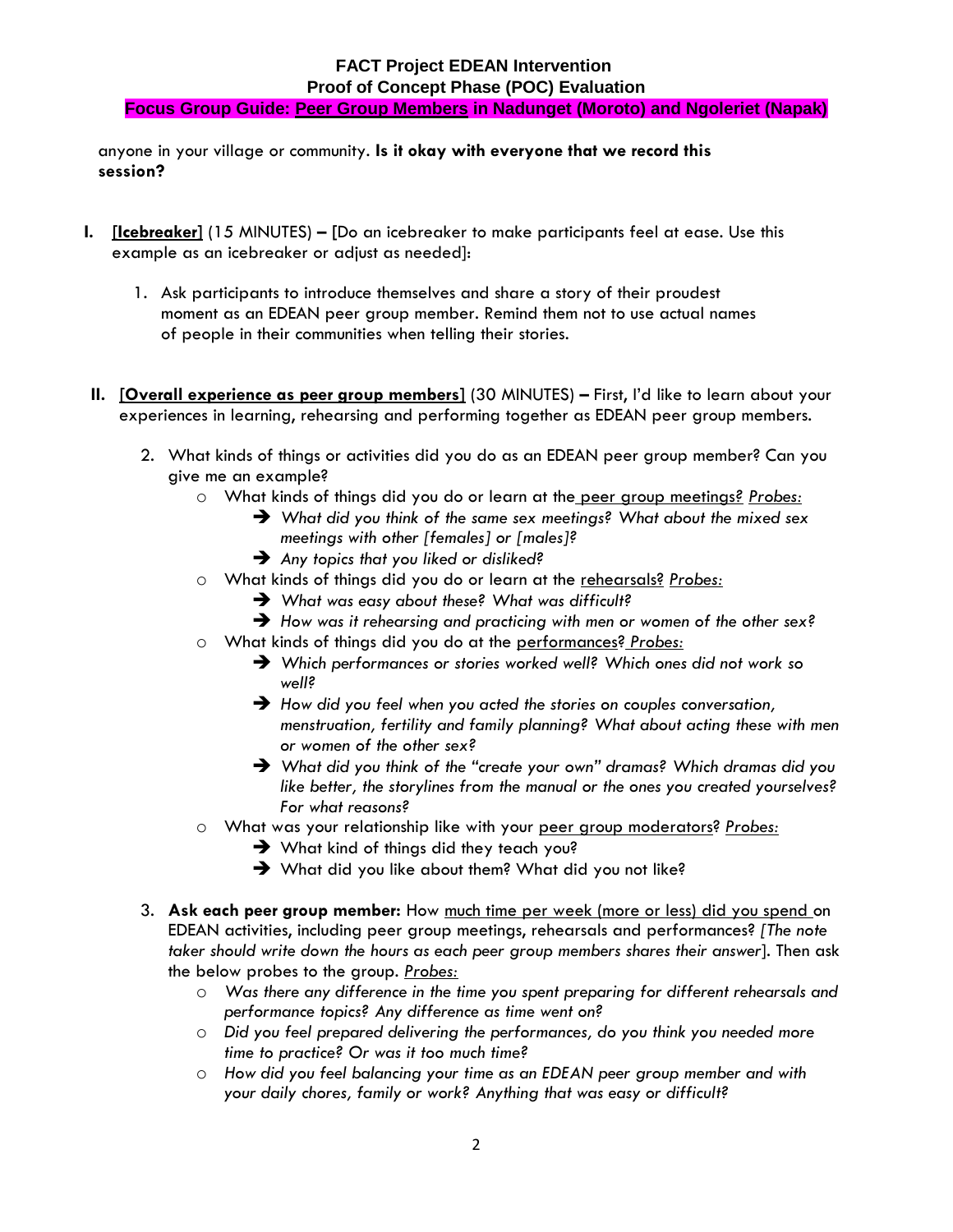# **FACT Project EDEAN Intervention Proof of Concept Phase (POC) Evaluation Focus Group Guide: Peer Group Members in Nadunget (Moroto) and Ngoleriet (Napak)**

- III. **[Using and applying fertility awareness and FP information]** (30 MINUTES) **–** Thanks for your answers so far, I'm learning a lot! Now I'd like to talk about how you may have used the information you learned in your own life. I also would like learn how your life may or may have not changed since becoming a peer group member.
	- 4. I'd like to you to close your eyes think about your life in the last six months. Now open your eyes. *Probe:*
		- o *What kind of things happened in your life in the last six months? How has it changed? Or how has it stayed the same?*
		- o *How has your life changed or stayed the same because of your work with EDEAN?*
		- o *Did you learn anything new about your own skills while you were working as an EDEAN peer member?*
		- o *Anything you discovered about yourself?*
		- o *How do you intend to use this information or skills in the future?*
	- 5. You learned about four topics: 1. Couples conversation; 2. Menstruation; 3. Fertility; 4. Family planning. Did you use any of this information in your own life? If so, how so? *Probe:* 
		- o *Was there anything that you learned about relationships that you used in your own life with your partner? For example about couples conversation? Or fertility? Or becoming pregnant?*
		- o *What there anything that you learned about family planning methods, other than abstinence, that you used in your own life?*
		- o *Do you have any beliefs about family planning methods that changed or stayed the same?*
		- o *Did you seek more information about family planning methods? From a VHT? Or a health center provider?*
		- o *Do you know of anyone who started using family planning because of something they learned in EDEAN?*
	- 6. How did the community react to your work as an EDEAN peer group member? *Probe:*
		- o *Were community members positive or negative about the community performances that you were doing?*
		- o *In what ways did you share information you learned, if at all, outside of the theatre performances? Who did you share the information with? What kind and how?*
		- o *Did anyone ask you questions around fertility, menstruation or family planning Outside of the theatre performances? Were you able to answer their questions? If not, what did you do?*
		- o *How did community leaders and elders react to the work? For example, were there any community leaders or elders who helped you to mobilize? Or any elders who criticized your work?*
- IV. **Recommendations** (15 MINUTES) **-** *We're almost done. I'd like to ask some final questions about how we could improve the EDEAN activities.*